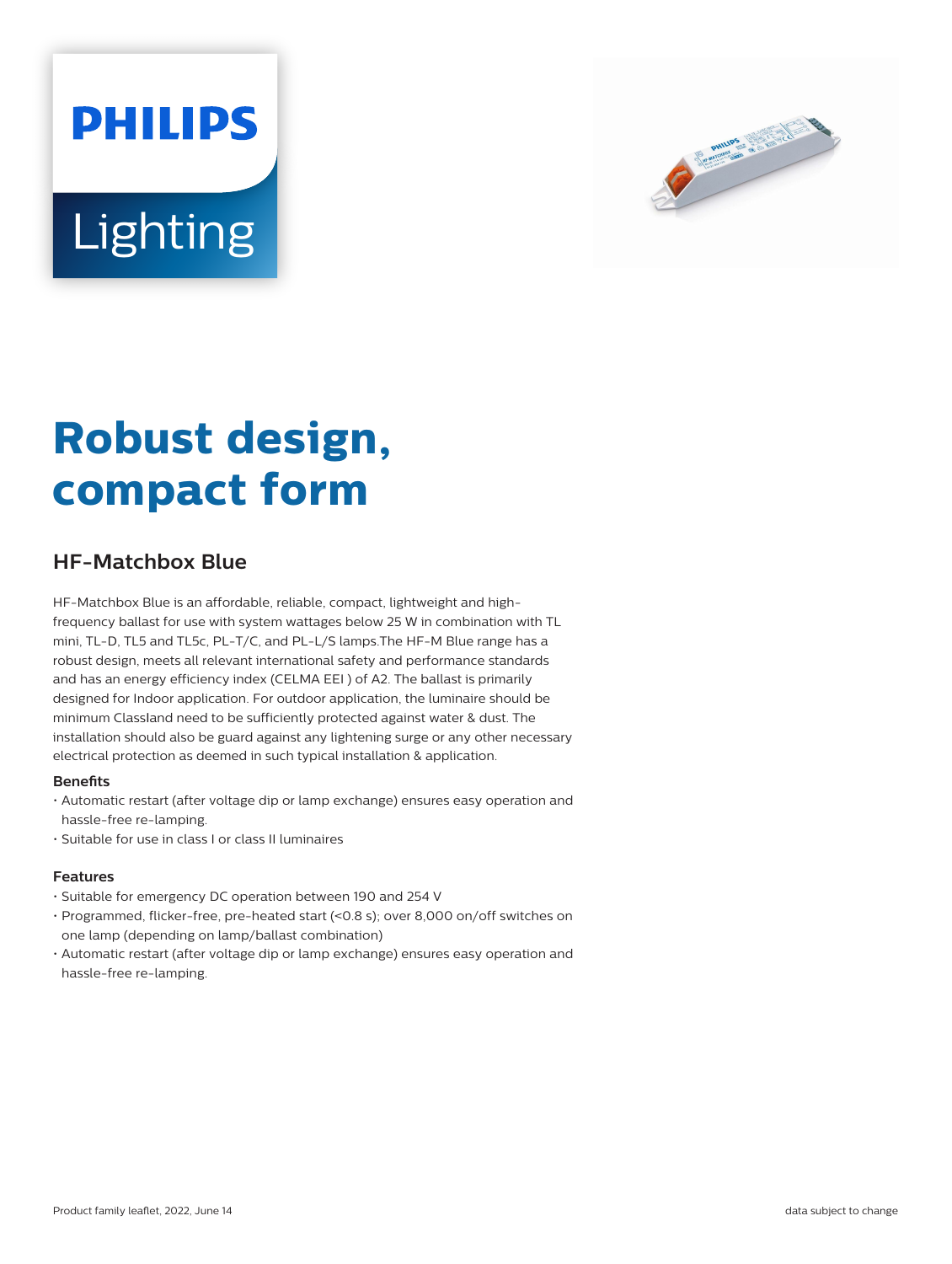#### **HF-Matchbox Blue**

#### **Application**

- Used with movement-detection control systems like Philips OccuPlus in applications where lamps burn for a long period of time and the switching cycle is infrequent (e.g. a maximum of three times per day)
- Mainly for indoor applications such as spotlights, downlights, light boxes, and emergency and security fixtures used largely in retail stores, office buildings, hotels, private homes and residential buildings
- Domestic applications such as outdoor garden lighting, garage areas, stairways

#### **Versions**









**HF-M BLUE 124 SH TL/TL5/PLL 230-240V HF-M BLUE 124 LH TL/TL5/PLL 230-240V HF-M BLUE 121 LH TL5 230-240V HF-M BLUE 128 LH TL5 230-240V**

#### **Dimensional drawing**







HF-M BLUE 124 SH TL/TL5/PL-L 230-240V

**Product**

| Product                                |
|----------------------------------------|
| HF-M BLUE 124 LH TL/TL5/PL-L 230-240V  |
| HF-M BLUE 121 LH TL5 230-240V          |
| HF-M BLUE 128 LH TL5 230-240V          |
| HF-M BLUE 109 LH TL/PL-S 230-240V      |
| HF-M BLUE 114 LH TL/PL-S/PL-C 230-240V |